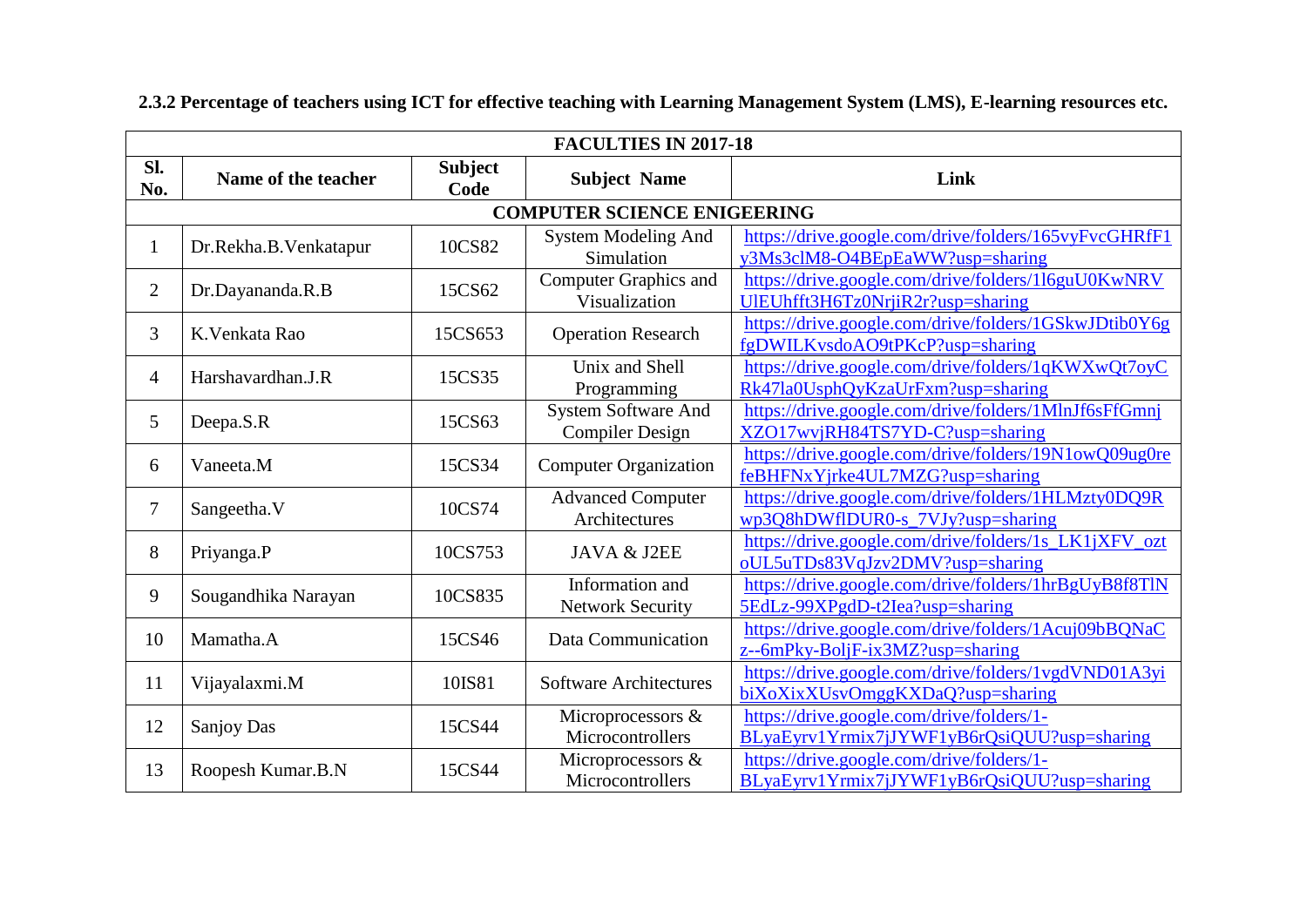| 14 | Kushal Kumar.B.N  | 15CS36  | <b>Discrete Mathematical</b><br>structures            | https://drive.google.com/drive/folders/16aNXNIopS3EB<br>iie6LCVgKwWlamThGKa9?usp=sharing |
|----|-------------------|---------|-------------------------------------------------------|------------------------------------------------------------------------------------------|
| 15 | Pradeep.K.R       | 10CS73  | Programming The Web                                   | https://drive.google.com/drive/folders/1PCIsKd5uYqxYJ<br>6C1Q2wchFl8yE8t5M4p?usp=sharing |
| 16 | Raghavendrachar.S | 15CS43  | Design and Analysis of<br>Algorithms                  | https://drive.google.com/drive/folders/1f2SmvRCYKr11<br>8So-fSRTqqpQJ3yFen1W?usp=sharing |
| 17 | Aditya Pai.H      | 15CS42  | Software Engineering                                  | https://drive.google.com/drive/folders/1HqTwdchaYv_9<br>w2M5PWz0gMxWZOwiP6BX?usp=sharing |
| 18 | Swathi. K         | 15CS61  | Cryptography, Network<br>Security And Cyber<br>Law    | https://drive.google.com/drive/folders/1HSqdhs9nUPd5--<br>UgmzukiNDoDklzTyDr?usp=sharing |
| 19 | Krishna Gudi      | 15CS51  | Management and<br>Entrepreneurship<br>For it industry | https://drive.google.com/drive/folders/1QjTajMZ35qa12c<br>DM_m87crZbv8H6kALi?usp=sharing |
| 20 | Renukadevi.S      | 15CS556 | Cloud Computing                                       | https://drive.google.com/drive/folders/1qJa7f8d9VWsq<br>WcvmhQRpYWefCniDCbhA?usp=sharing |
| 21 | S.Kokila          | 17PCD23 | Programming in C and<br>Data structures               | https://drive.google.com/drive/folders/1CFKZGG0iEz-<br>D_TMs1Sbqqj28VK60I2rq?usp=sharing |
| 22 | Siddu Tushara.M.S | 15CS52  | <b>Computer Networks</b>                              | https://drive.google.com/drive/folders/1jd445pf92SpvhZ<br>7tYKSwJGW5e36Bwbjd?usp=sharing |
| 23 | Impana.K.P        | 10CS835 | Information and<br><b>Network Security</b>            | https://drive.google.com/drive/folders/1hrBgUyB8f8TlN<br>5EdLz-99XPgdD-t2Iea?usp=sharing |
| 24 | Prashanth.H.S     | 17PCD23 | Programming in C and<br>Data structures               | https://drive.google.com/drive/folders/1CFKZGG0iEz-<br>D_TMs1Sbqqj28VK60I2rq?usp=sharing |
| 25 | Pradeep Kumar.G.H | 15CS553 | <b>Advanced Java And</b><br>J2EE                      | https://drive.google.com/drive/folders/1VAmOu0VaisF<br>YJrPYi4m5A2k5nCmN5MwQ?usp=sharing |
| 26 | Kumar.K           | 10CS71  | Object-Oriented<br>Modeling & Design                  | https://drive.google.com/drive/folders/1GzazipPpKEc3g<br>ZfXUWYl-hDmMQrA7wFG?usp=sharing |
|    |                   |         | <b>ELECTRONICS &amp; COMMUNICATION ENGINEERING</b>    |                                                                                          |
| 27 | Dr. P.N Sudha     | 15EC651 | <b>Cellular Mobile</b><br>Communication               | https://drive.google.com/drive/folders/1zuMJNET07dTDr_qL<br>n51vxBjycHPxNIJO             |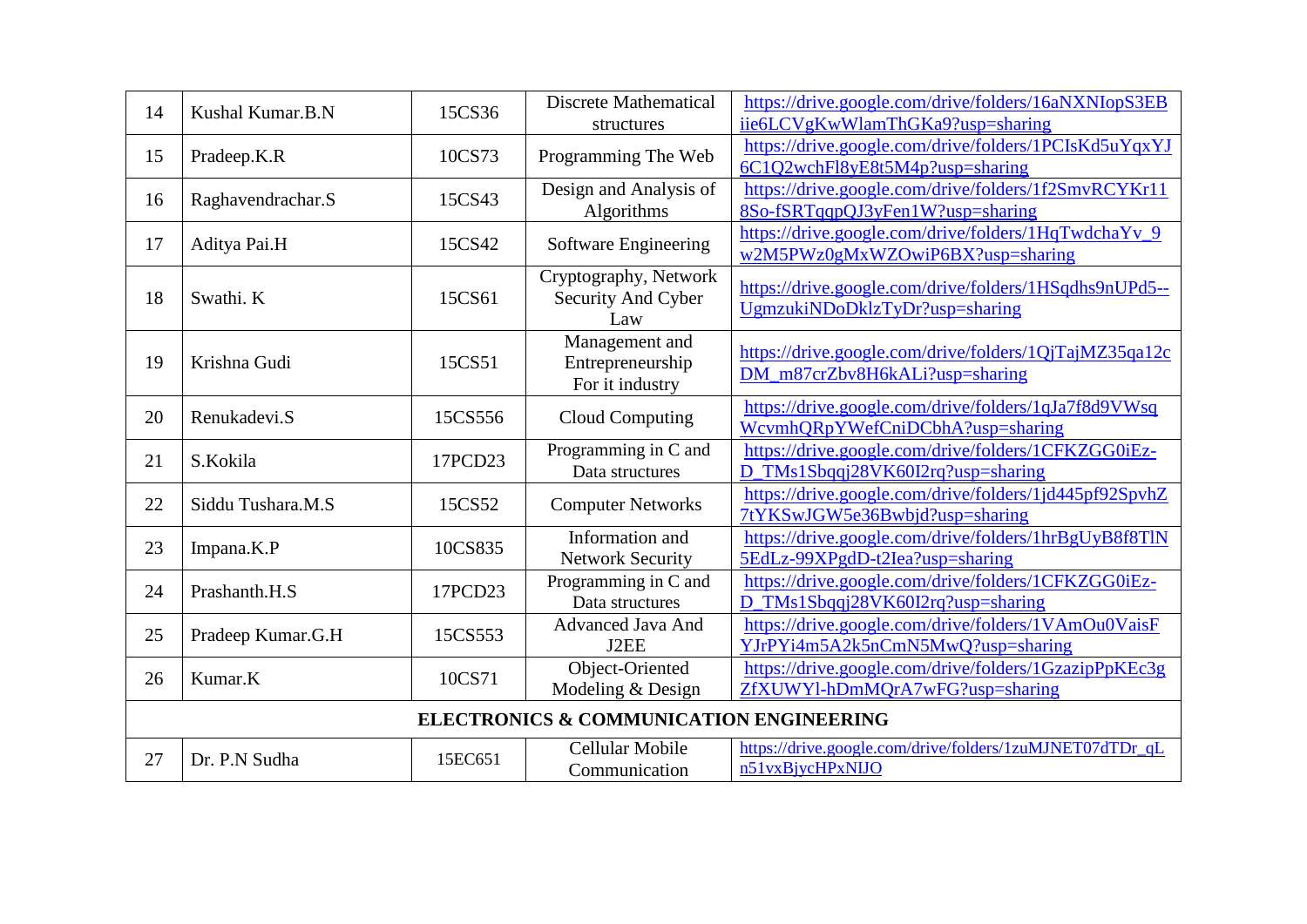| 28 | Dr. Shanthi Prasad.M.J  | 15EC36  | Engineering<br>Electromagnetics                    | https://drive.google.com/drive/folders/1KhwmxHNXTObZXu<br>zWVkk4NxyL9K67eWPA |
|----|-------------------------|---------|----------------------------------------------------|------------------------------------------------------------------------------|
| 29 | Dr. B Surekha           | 10EC751 | <b>DSP</b> Architecture                            | https://drive.google.com/drive/folders/1u7dX4ro-<br>xo46iNyLFcrQFE9-9-WtTxd1 |
| 30 | Dr., B.Sudharshan       | 15EC663 | <b>DSD</b> using Verilog                           | https://drive.google.com/drive/folders/19SqZMJ3cQjzLVzxRy<br>DcbiCqk97RDQSe2 |
|    |                         | 10EC81  | Wireless communication                             | https://drive.google.com/drive/folders/17H5bf1TeUYyzgo6L<br>O98AH-vXAaFScDDb |
| 31 | Dr. Sangappa.S.B        | 15ES51  | Management $&$<br>Entrepreneurship Dev.            | https://drive.google.com/drive/folders/1kMHFvWIccbmlSuUx<br>lYf5WItnTpAQxPFW |
| 32 | Dr.Benjamin joseph      | 15ELN24 | <b>Basic Electronics</b>                           | https://drive.google.com/drive/folders/1 QsU1MqFIuA8IsrkeP<br>i3NNMzhddpYfCw |
| 33 | Mr. K.V.Madhava Murthy  | 10EC71  | Computer comm<br>networks                          | https://drive.google.com/drive/folders/1Pjl5wCSoS2Q4v<br>yHPPQETAddb1M4MKzAw |
| 34 | Mr. B.R.Santhosh Kumar  | 15EC32  | <b>Analog Electronics</b>                          | https://drive.google.com/drive/folders/1X4swT5e5WFvc<br>ZtfSNTiMjwgdHA3GU8Dn |
| 35 | Mrs.Rajeshwari devi D V | 10EC82  | <b>DSS</b>                                         | https://drive.google.com/drive/folders/1vtF8c8rr8NQGKs<br>bobIKrrGCZUwuFBojs |
| 36 | Mrs. Vishalini Divakar  | 15EC46  | Linear Integrated<br>Circuits                      | https://drive.google.com/drive/folders/1ZzZ7BXKK01Q63kya<br>OTdDlgqLbxdASz1h |
|    |                         | 10EC73  | <b>Power Electronics</b>                           | https://drive.google.com/drive/folders/1QZ-<br>26geqxNIls3nzAd0SSkBC_33ky9LZ |
|    |                         | 15EC44  | Signals and systems                                | https://drive.google.com/drive/folders/1yAAdm39qQwNMcX<br>Inq2PnTo7lnCQwEene |
| 37 | Mrs. Jayasudha B.S.K    | 15EC62  | <b>ARM Microcontroller</b><br>and Embedded systems | https://drive.google.com/drive/folders/1ORs6ddj47hW46<br>hxAcMEV82zbzhtMvS1Z |
| 38 | Mr. Sampath Kumar. S    | 15EC35  | Electronic<br>Instrumentation                      | https://drive.google.com/drive/folders/1ghfosj23Oyo7l_CgJ0o<br>0KAMMNM bZEmW |
| 39 | Mr. Sunil Kumar.G.R     | 15EC54  | <b>Information Theory and</b><br>coding            | https://drive.google.com/drive/folders/1ZG7e78jtfanqo4gOWh<br>z2_xZtf_F05Yjn |
| 40 | Mrs.Sangeetha.V         | 15EC61  | <b>Digital Communication</b>                       | https://drive.google.com/drive/folders/1mf-<br>XpUFW6091dfSYoL7jsh6dauHNUCal |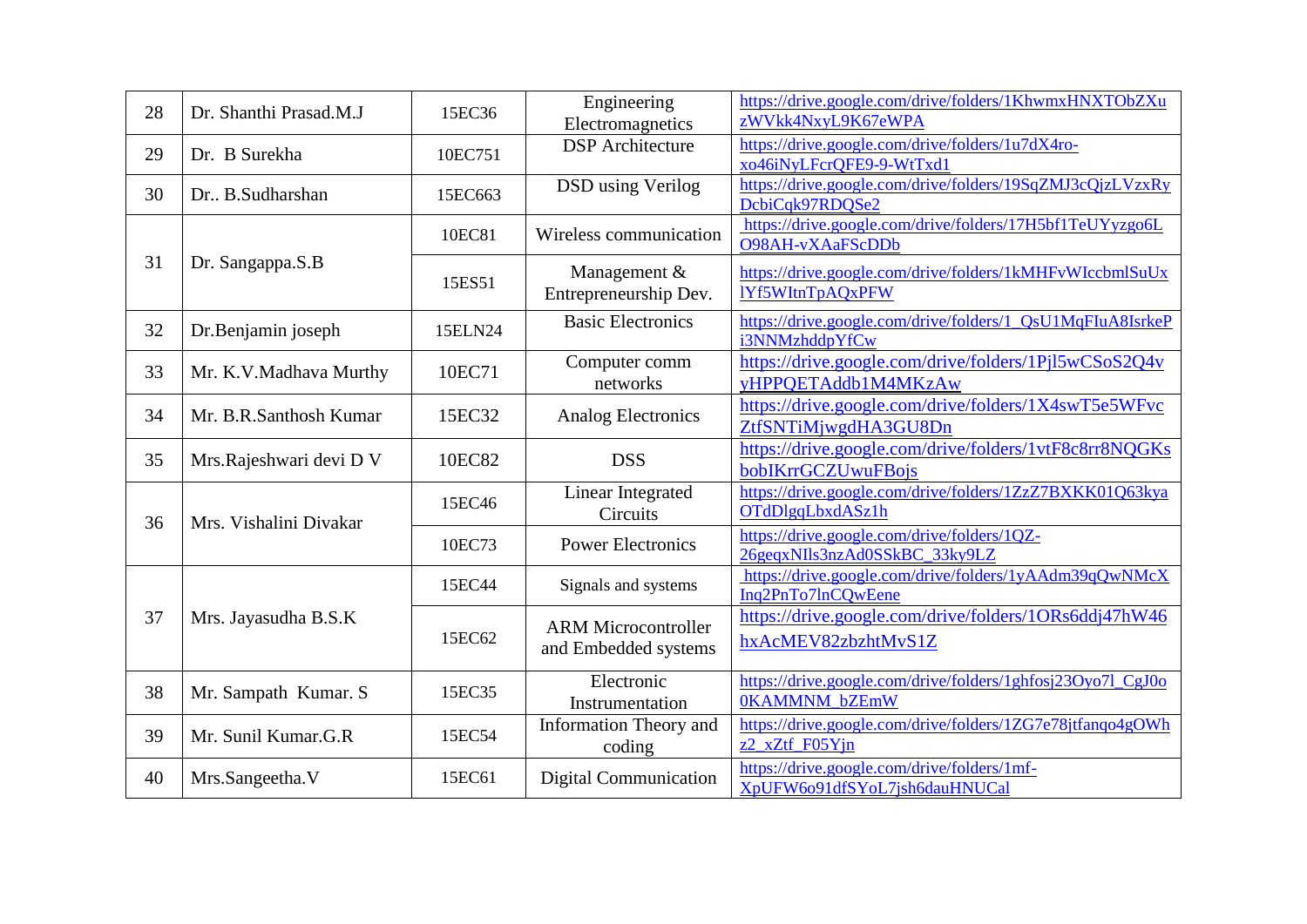|    |                                                                                                                          | 10EC843 | <b>GSM</b>                                                                                                                                                                                                                                                                                                                                                    | https://drive.google.com/drive/folders/1wpNPyVNc4Rmv9h8j<br>ox2uix_WIDSrwEXx     |
|----|--------------------------------------------------------------------------------------------------------------------------|---------|---------------------------------------------------------------------------------------------------------------------------------------------------------------------------------------------------------------------------------------------------------------------------------------------------------------------------------------------------------------|----------------------------------------------------------------------------------|
|    |                                                                                                                          | 15EC64  | Computer comm<br>networks                                                                                                                                                                                                                                                                                                                                     | https://drive.google.com/drive/folders/1vrlipmagy26Zp0EDsm<br>Oieg9XJMssIl6b     |
|    |                                                                                                                          | 10EC71  | <b>CCN</b>                                                                                                                                                                                                                                                                                                                                                    | https://drive.google.com/drive/folders/1Pjl5wCSoS2Q4v<br>yHPPQETAddb1M4MKzAw     |
|    | Mr. Christo Jain<br>Mr. Saleem S Tevaramani                                                                              | 15EC42  | Microprocessor                                                                                                                                                                                                                                                                                                                                                | https://drive.google.com/drive/u/0/folders/1-<br>Etan5Jlz9j2W7ZqIpr4EU7v2fPXFLP- |
|    |                                                                                                                          | 15EC34  | <b>Network Analysis</b><br><b>Image Processing</b><br><b>Network Security</b><br><b>Control Systems</b><br>Digital signal Processing<br>Embedded system<br>design<br><b>DSS</b><br>Engineering<br>Electromagnetics<br><b>Optical Fibre</b><br>communication<br>Principles of Comm<br>systems<br>Operating systems<br><b>Applied Embedded</b><br>system Design | https://drive.google.com/drive/folders/1Oj26ipy-<br>TS_g22SLtlA30PmBLXSCLzzI     |
|    |                                                                                                                          | 10EC763 |                                                                                                                                                                                                                                                                                                                                                               | https://drive.google.com/drive/folders/1LXA6m0K5XB<br>CyO2AmjJtx8GQBpOt5w4cw     |
|    | Mr. Praveen.A<br>R. Nithya Kumari<br>Mrs. Prathima. B.A<br>Mrs. Pragati. P<br>Mrs. Sahana Salagare<br>Mrs. Lakshmi. H.R. | 10EC832 |                                                                                                                                                                                                                                                                                                                                                               | https://drive.google.com/drive/folders/1i0iKRxsXqro15M<br>0uniredD1DZASkngEm     |
|    | 41<br>42<br>43<br>44<br>46<br>47<br>48                                                                                   | 15EC43  |                                                                                                                                                                                                                                                                                                                                                               | https://drive.google.com/drive/folders/1M8oCd3I7sxxdDG1U<br>dcPnO6DDnses2vxk     |
|    |                                                                                                                          | 15EC52  |                                                                                                                                                                                                                                                                                                                                                               | https://drive.google.com/drive/folders/1YkMrn1i_ft9ybizFzQ<br>QCCINrDg34TZX0     |
| 45 |                                                                                                                          | 10EC74  |                                                                                                                                                                                                                                                                                                                                                               | https://drive.google.com/drive/folders/1tkfllKM9r8Re-<br>wfEtilYyAMi4V5SZFAG     |
|    |                                                                                                                          | 15EC654 |                                                                                                                                                                                                                                                                                                                                                               | https://drive.google.com/drive/folders/1rBOxjJbSeVMcHfW4<br>Qzcn_zApi7AOj6-0     |
|    |                                                                                                                          | 15EC36  |                                                                                                                                                                                                                                                                                                                                                               | https://drive.google.com/drive/folders/1KhwmxHNXTObZXu<br>zWVkk4NxyL9K67eWPA     |
|    |                                                                                                                          | 10EC72  |                                                                                                                                                                                                                                                                                                                                                               | https://drive.google.com/drive/folders/1meWewA0NEekLOye<br>VkaRxxjGKsCvimF2A     |
|    |                                                                                                                          | 15EC45  |                                                                                                                                                                                                                                                                                                                                                               | https://drive.google.com/drive/folders/1GeDrMKMQkHpdD3b<br>0eSCW3Sq0dTjBkJ0E     |
|    |                                                                                                                          | 15EC553 |                                                                                                                                                                                                                                                                                                                                                               | https://drive.google.com/drive/folders/16nMfH05C8fgY<br>CLBNpVTVzU0LuDZh0riS     |
|    |                                                                                                                          | 10EC755 |                                                                                                                                                                                                                                                                                                                                                               | https://drive.google.com/drive/folders/1Zja4QBuaqPNaXGcL-<br>p4ZWhwwiXzd8FW9     |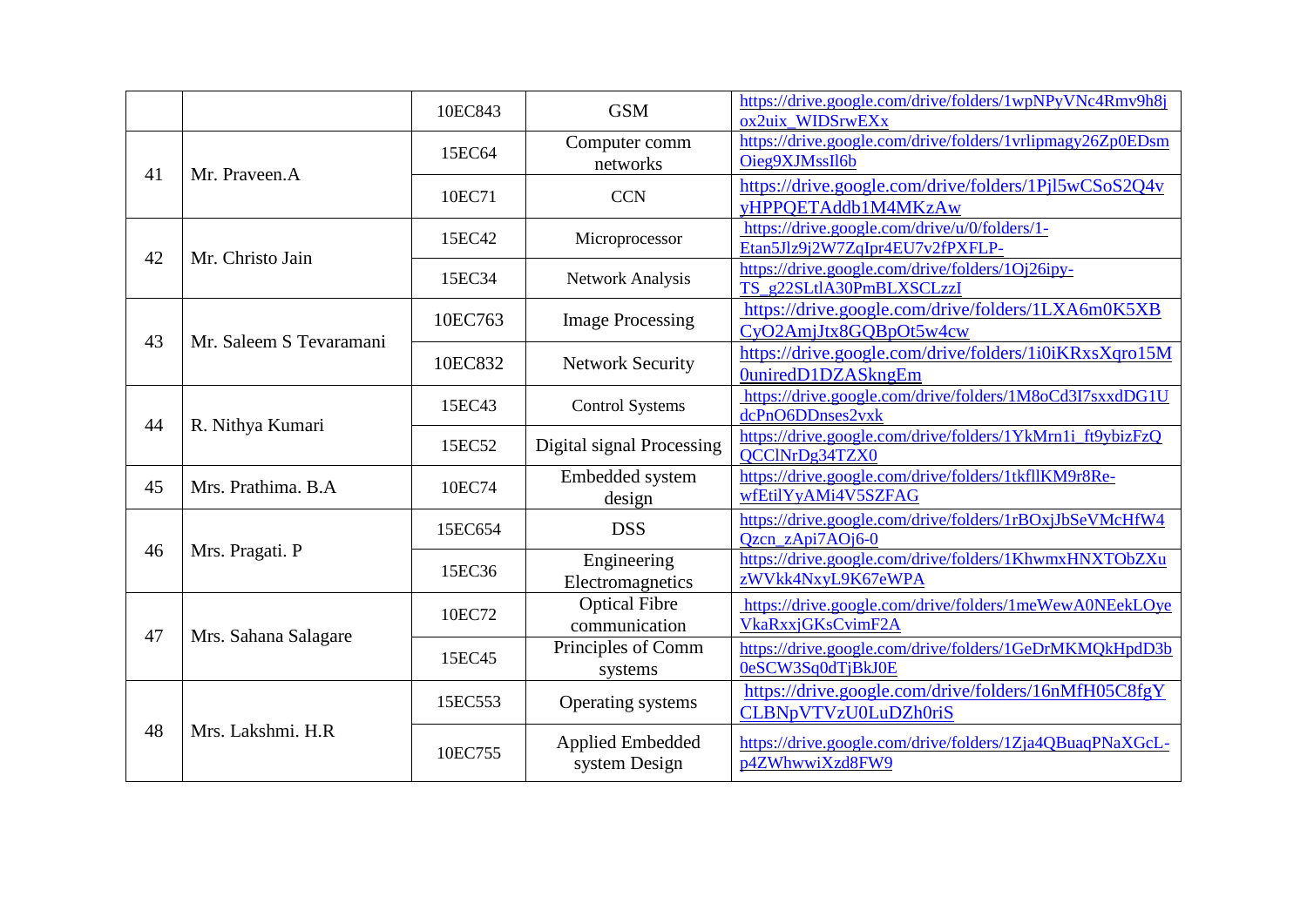| 49 | Mrs. Priyadarshini .J. Patil  | 15ELE15/25     | <b>Basic Electrical Science</b>              | https://drive.google.com/drive/u/0/folders/1KXLM8Nn-<br>7Uh4t2CbmPS6oc8lz3fSWp4          |  |  |  |
|----|-------------------------------|----------------|----------------------------------------------|------------------------------------------------------------------------------------------|--|--|--|
| 50 | Mrs.Divya K                   | 10EC73         | <b>Power Electronics</b>                     | https://drive.google.com/drive/folders/1QZ-<br>26gegxNIls3nzAd0SSkBC 33ky9LZ             |  |  |  |
| 51 |                               | 15EC562        | <b>OOPS</b>                                  | https://drive.google.com/drive/folders/1HdLvN_M-cS99-<br>i90kMLKuCwjIeWpkJM-?usp=sharing |  |  |  |
|    | Mrs. Aruna Rao B.P            | 15EC63         | <b>VLSI</b>                                  | https://drive.google.com/drive/folders/1j0L40Q2z5E3tZLgmV<br>nYjNPJGOuVP4R1x             |  |  |  |
| 52 | Mr.Deekshith .B.N             | 10EC843        | <b>GSM</b>                                   | https://drive.google.com/drive/folders/1wpNPyVNc4Rmv9h8j<br>ox2uix_WIDSrwEXx             |  |  |  |
| 53 | Mrs. Veda . B                 | 15EC33         | <b>Digital Electronics</b>                   | https://drive.google.com/drive/folders/1N0jo-<br>M7QBZIZcG38RZ8CcrZT6vdaBroN             |  |  |  |
|    |                               | 15EC662        | <b>Power Electronics</b>                     | https://drive.google.com/drive/u/0/folders/1s0LQPcCC5fHET<br>WRKTUjBYTwMkjyajgok         |  |  |  |
|    | <b>MECHANICAL ENGINEERING</b> |                |                                              |                                                                                          |  |  |  |
|    | Dr. K Ramanarasimha           | 15ME44         | <b>Fluid Mechanics</b>                       | https://drive.google.com/drive/folders/1NkeW_nG5YJT<br>M411AMWLitw2trPHhyb1O?usp=sharing |  |  |  |
| 54 |                               | 15ME53         | <b>Turbo Machines</b>                        | https://drive.google.com/drive/folders/1bRZhB-<br>86zrzczNPzFJMQXde_AgmRuok6?usp=sharing |  |  |  |
| 55 | Dr. Girish Kumar Ramaiah      | 17CIV13        | <b>Elements of Civil</b><br>Engineering      | https://drive.google.com/drive/folders/16OMwjI4-<br>J_e9v45hocMPjE1Trk2iTtM6?usp=sharing |  |  |  |
| 56 | <b>B.V.Sreenivasa Murthy</b>  | 10ME81         | <b>Operation Management</b>                  | https://drive.google.com/drive/folders/1MDHoGoyQ51th<br>U-MMJnG3LCCXlsbdvrt4?usp=sharing |  |  |  |
| 57 | M. M. M. Patnaik              | 10ME761        | <b>Experimental Stress</b><br>Analysis       | https://drive.google.com/drive/folders/1_vpd4ukvN8Ti-<br>7xID2gkDStco3TiPcy8?usp=sharing |  |  |  |
| 58 | M. Nagabhushana               | 17EME14<br>/24 | <b>Elements of Mechanical</b><br>Engineering | https://drive.google.com/drive/folders/1TTt_mNA2uq8R<br>mHhU3Fdo2D4CH1FgUFio?usp=sharing |  |  |  |
| 59 | Umashankar M                  | 10ME72         | <b>Mechanical Vibration</b>                  | https://drive.google.com/drive/folders/1MaOG3ybw63Hi<br>wAYdIVZiFGqaDrfyYWya?usp=sharing |  |  |  |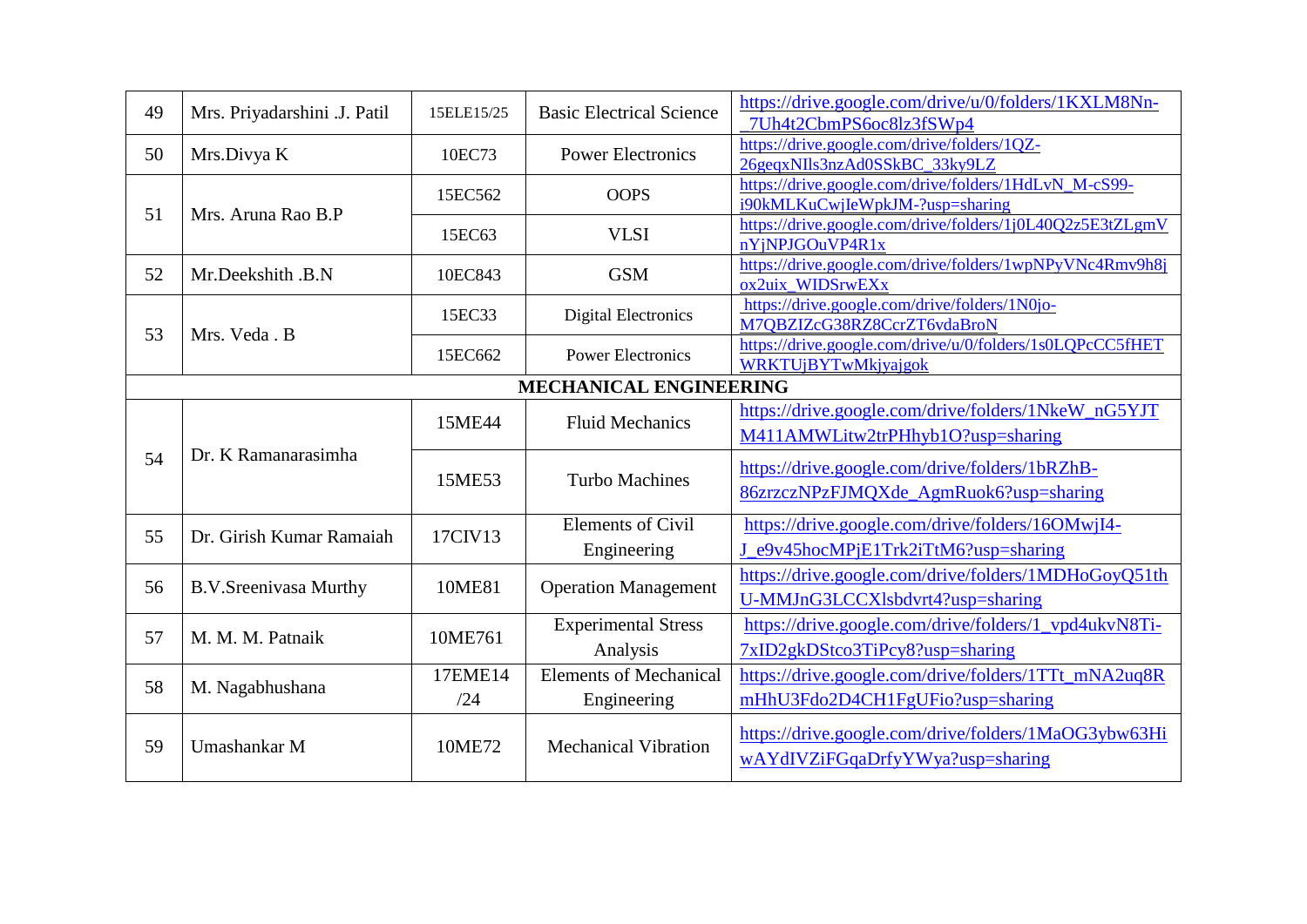| 60 | Prasad K            | 15ME43  | Applied<br>Thermodynamics                                                                                                                                                                                                                                  | https://drive.google.com/drive/folders/10BcShz-<br>prXNuip2tNukNd9Q9XQBflZQa?usp=sharing |
|----|---------------------|---------|------------------------------------------------------------------------------------------------------------------------------------------------------------------------------------------------------------------------------------------------------------|------------------------------------------------------------------------------------------|
| 61 | Balaji.B            | 15ME64  | Design of Machine<br>Elements-II                                                                                                                                                                                                                           | https://drive.google.com/drive/folders/1NS-<br>FiWR8Tg150DFIR2jq2lCrSI89jTvZ?usp=sharing |
|    |                     | 15ME33  | Basic thermodynamics                                                                                                                                                                                                                                       | https://drive.google.com/drive/folders/1iMg9mNkX7gYl<br>cmUKqgSDBLIMIG7Jz1RX?usp=sharing |
| 62 | Nagaprasad.K.S      | 10ME74  | <b>Operation Research</b><br>Design of Machine<br>Elements-I<br><b>Theory of Plasticity</b><br><b>Dynamics of Machines</b><br><b>Mechanics of Materials</b><br><b>Automotive Engineering</b><br><b>Engineering Economics</b><br><b>Control Engineering</b> | https://drive.google.com/drive/folders/18kzVV-<br>yojQEdDZydoe2McyQ-1kuMUN7i?usp=sharing |
| 63 | Girish TR           | 15ME54  |                                                                                                                                                                                                                                                            | https://drive.google.com/drive/folders/1MpR-<br>WbEDkrBxvA6eA0n4rn_dZr0bfTtS?usp=sharing |
|    |                     | 10ME752 |                                                                                                                                                                                                                                                            | https://drive.google.com/drive/folders/1ky2eQOSsFaQnd<br>pISzIh_HYt-62Jc0B_K?usp=sharing |
| 64 | L.Nirmala           | 15ME52  |                                                                                                                                                                                                                                                            | https://drive.google.com/drive/folders/1UKAUyiMC2Dk<br>z0Fd3a1sszQtG93stN1uw?usp=sharing |
| 65 | Abhishek MR         | 15ME34  |                                                                                                                                                                                                                                                            | https://drive.google.com/drive/folders/1uALs-<br>uh50fSrW0Fer0mb38Kt7boYQcXJ?usp=sharing |
|    |                     | 10ME844 |                                                                                                                                                                                                                                                            | https://drive.google.com/drive/folders/1WYqgCeXGLs81<br>AjpD_825qIDNqZ1fuN_6?usp=sharing |
|    | K.V.Manjunath<br>66 | 10ME71  |                                                                                                                                                                                                                                                            | https://drive.google.com/drive/folders/1A3SMloZlYJ0ED<br>Fl_IL1rTFhL5fHzmp2O?usp=sharing |
|    |                     | 10ME82  |                                                                                                                                                                                                                                                            | https://drive.google.com/drive/folders/1rOT2p4l9D6R5s5<br>v_ASJhgqL4AheGG7nO?usp=sharing |
| 67 | Murulidhar.K.S      | 15ME63  | <b>Heat Transfer</b>                                                                                                                                                                                                                                       | https://drive.google.com/drive/folders/1f-<br>bbamKiBLazsCfz8MZd8Bp7TcRhwEoJ?usp=sharing |
| 68 |                     | 15ME51  | Management & Engg<br>Economics                                                                                                                                                                                                                             | https://drive.google.com/drive/folders/1rXleU0eexL64gX<br>O0JKIasIN2tOyuT_cX?usp=sharing |
|    | Manjunatha.B.R      | 10ME73  | Hydraulics &<br>Pneumatics                                                                                                                                                                                                                                 | https://drive.google.com/drive/folders/1K-<br>IbSPYKXunVFX3mTU_mSaPt6yXshQFC?usp=sharing |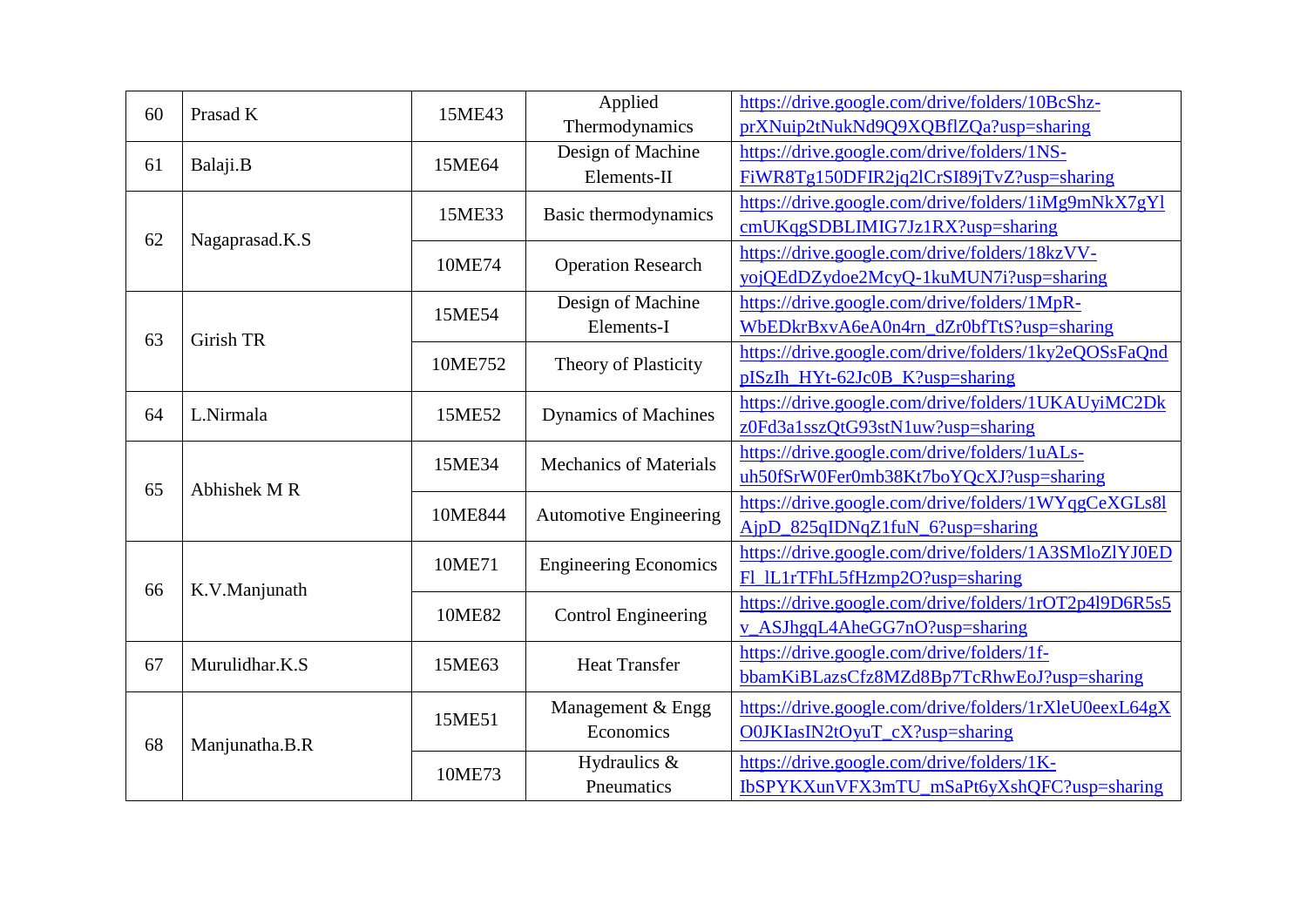|    |                          | 10ME762 | <b>Tool Design</b>                       | https://drive.google.com/drive/folders/15EfukfWIfY7ID8<br>mBstycTDcFej6UNrdC?usp=sharing |
|----|--------------------------|---------|------------------------------------------|------------------------------------------------------------------------------------------|
| 69 | N.Sreesudha              | 15ME46B | Mechanical<br>Measurement &<br>Metrology | https://drive.google.com/drive/folders/1SL5TclBhWPsIG<br>FhF3PAv6gZdbAtqwr6D?usp=sharing |
|    |                          | 10ME81  | <b>Operation Management</b>              | https://drive.google.com/drive/folders/1MDHoGoyQ51th<br>U-MMJnG3LCCXlsbdvrt4?usp=sharing |
| 70 | Ranganath N              | 15ME61  | <b>Finite Element Analysis</b>           | https://drive.google.com/drive/folders/1BNwP4yezeUFF<br>6vxXlD-zobx9Qj-5NnNw?usp=sharing |
| 71 | Mallikarjun.M.R          | 10ME831 | Tribology                                | https://drive.google.com/drive/folders/1KpeImPSi3dPdD<br>3ZOqP-CWLMThvANGY3W?usp=sharing |
|    | Naresha.K                | 15ME45A | Metal Casting &<br>Welding               | https://drive.google.com/drive/folders/12bXCmh9fMBC<br>AJibFJj-KHMVxKiPMfwho?usp=sharing |
| 72 |                          | 15ME554 | Non Traditional<br>Machining             | https://drive.google.com/drive/folders/14epbC2LUbXIM<br>1fu0RI5iDUCDfYS-0enx?usp=sharing |
| 73 | Anilkumar.A              | 15ME42  | <b>Kinematics of Machines</b>            | https://drive.google.com/drive/folders/1-<br>LIUJ4JntLqoHZFFJp1CtcdVeV3dhTXl?usp=sharing |
| 74 | Harish.U                 | 15ME62  | Computer Integrated<br>manufacturing     | https://drive.google.com/drive/folders/1Wv-<br>gf2rRkC7q44RTl65SEdkvPYMU1CD3?usp=sharing |
| 75 | Madhura S                | 15ME34  | <b>Mechanics of Materials</b>            | https://drive.google.com/drive/folders/1uALs-<br>uh50fSrW0Fer0mb38Kt7boYQcXJ?usp=sharing |
| 76 | Parashuram A K           | 15ME562 | Energy & Environment                     | https://drive.google.com/drive/folders/1Xa8qOgB-cSVE-<br>eFsyiYfPLnB9H32QaKP?usp=sharing |
|    |                          | 15ME655 | <b>Automotive Engineering</b>            | https://drive.google.com/drive/folders/1tzwV6uvyHnd5L<br>J826qrxXyOupt-tai27?usp=sharing |
| 77 | <b>Bharath Kumar K R</b> | 15ME32  | <b>Material Science</b>                  | https://drive.google.com/drive/folders/1fdskUNW36ml5q<br>R59xWuPaXPWwXYqS8a5?usp=sharing |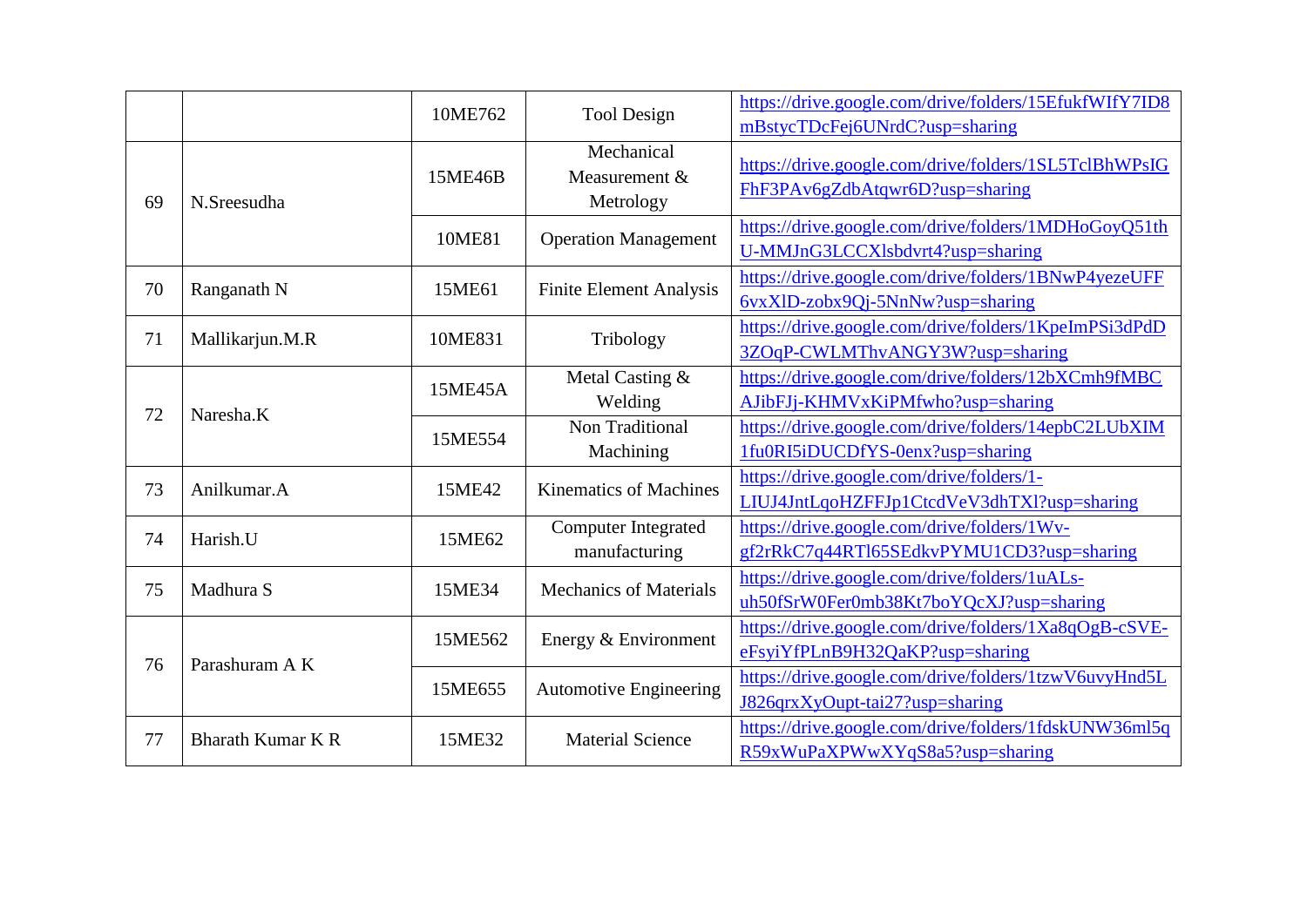|    |                    | 15ME664                                 | <b>Total Quality</b><br>Management                                                       | https://drive.google.com/drive/folders/1qmMSFKKs0Tf1<br>0zPK0tX9ZOb96j67dzfH?usp=sharing    |
|----|--------------------|-----------------------------------------|------------------------------------------------------------------------------------------|---------------------------------------------------------------------------------------------|
| 78 | Pruthvi Raj B S    | 17CIV13                                 | <b>Elements of Civil</b>                                                                 | https://drive.google.com/drive/folders/1nlftDCqwPxwK                                        |
|    |                    | /23                                     | Engineering                                                                              | W9-TtiM17gY72kEowLgG?usp=sharing                                                            |
|    |                    |                                         | TELECOMMUNICATION ENGINEERING                                                            |                                                                                             |
| 79 | Mrs Chanda V Reddy | 15EC32                                  | <b>Analog Electronics</b>                                                                | https://drive.google.com/drive/folders/1xvYHjGvra_pzQaJFg2<br>KXh07GOfVy2ClE?usp=sharing    |
| 80 |                    | 15EC553                                 | <b>Operating System</b>                                                                  | https://drive.google.com/drive/folders/1eo2_3rFoH0lDM9UA0<br>dZ7jnRDnYz6GgR5?usp=sharing    |
|    | Dr. Manju V.C.     | 15EC62                                  | ARM Microcontroller $&$<br><b>Embedded Systems</b><br><b>Digital Signal Processing</b>   | https://drive.google.com/drive/folders/1APtc2EGFam5EdXZC<br>MfLio6w3BlcQwNw3?usp=sharing    |
| 81 | Mr. K Senthil Babu | 15EC52                                  |                                                                                          | https://drive.google.com/drive/folders/1UFguRxqbLSih-<br>S1x0cc8SQ5iAhIzg0Tz?usp=sharing    |
|    |                    | 10TE81                                  | <b>Optical Networks</b>                                                                  | https://drive.google.com/drive/folders/1XqE7zAbHHzWSB9P<br>$wMCZ5CxXv17tK6$ $x?usp=sharing$ |
|    | 15EC54             | <b>Information Theory and</b><br>Coding | https://drive.google.com/drive/folders/1IEj-yJexDd-<br>b031HsnGyHVZBp6HvisUU?usp=sharing |                                                                                             |
| 82 | Mrs. Rekha N.      | 15EC45                                  | Principles of<br><b>Communications Systems</b>                                           | https://drive.google.com/drive/folders/1qXjOqgbMT8XAQ_c<br>UWC0nLxrN6YOMI1Ql?usp=sharing    |
| 83 |                    | 10TE72                                  | <b>Optical Fiber</b><br>Communication                                                    | https://drive.google.com/drive/folders/10EcO70ne0-<br>hdHN03rdbM7N3EUqa5LzsL?usp=sharing    |
|    | Mrs. Devika B.     | 15EC61                                  | Digital Communication                                                                    | https://drive.google.com/drive/folders/1ZejXIiKLZje2xWy2Iu<br>OtVoKAWtEz8eYG?usp=sharing    |
|    |                    | 10EC765                                 | <b>Embedded System Design</b>                                                            | https://drive.google.com/drive/folders/1MyDEfFJhyjhjRB6aL<br>NErKTEyhilWPFTW?usp=sharing    |
| 84 | Ms. Srividya.R     | 10EC64                                  | <b>Computer Communication</b><br><b>Network</b>                                          | https://drive.google.com/drive/folders/1yyE-<br>JkF59GzTB9gjzXIkcHzuaLnVbhoS?usp=sharing    |
| 85 | Mrs. Supriya V.    | 15EC34                                  | <b>Network Analysis</b>                                                                  | https://drive.google.com/drive/folders/1UY7m_soGXDgiWdsb<br>ZGaK_uOm2dmGUThf?usp=sharing    |
| 86 | Mr Dileep J.       | 15ES51                                  | Management and<br>Entrepreneurship<br>Development                                        | https://drive.google.com/drive/folders/1JvI-<br>AMrWGegW06MKBq2R_3Ape2DuTASg?usp=sharing    |